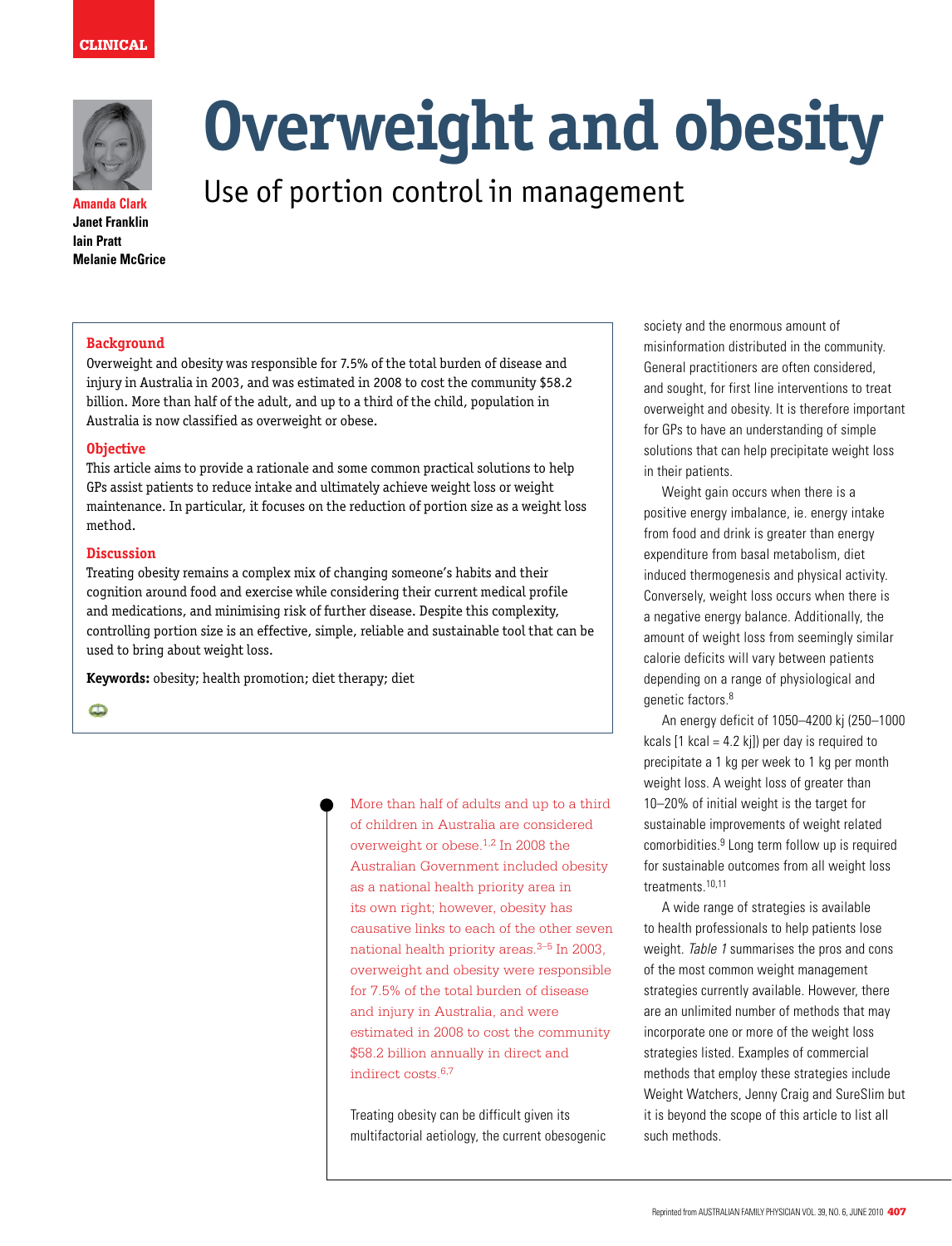# **Portion size**

Food portion size has increased significantly over the past 20 years, as has the incidence of obesity.12,13

When portion size increases, people often overeat unintentionally, irrespective of their satiety or the pleasure they are getting from the food.14,15 The increased amount of food results in an increase in energy consumption.<sup>16</sup> For example, 20 years ago, takeaway coffee was water based and served in a 200 mL cup. Even after adding full cream milk and two teaspoons of sugar, the maximum energy content was 400 kj (~100 kcal), the amount considered reasonable for a snack. Today we can buy 470 mL full cream milk based coffees with more than 2000 kj (~480 kcal), almost five times that of previous consumption and five times the energy intake recommended for a snack. Australians are surrounded by oversized meals and king sized packages, with point of sale promotions encouraging consumers to increase their energy intake. Reducing serving sizes is often an unobtrusive and effective approach to achieving sustainable weight loss for many patients.<sup>17</sup>

Reducing each meal and snack by 420 kj (100 kcal) can result in a 1200–2400 kj (300–600 kcal) deficit each day, and a theoretical weight loss of 0.3–0.6 kg/ week. However, reducing energy intake (kilojoules) too much (below ~3400 kj [800 kcal]) appears not to add any further benefit and may be detrimental to long term weight maintenance.<sup>18,19</sup>

It has been demonstrated that choosing smaller vessels (ie. reducing the size of plates, bowls, spoons and glasses) facilitates portion reduction with little effort for the patient.<sup>20–22</sup> There are a number of aids available to assist health professionals in educating and demonstrating appropriate meal portions (see Resources). Aids may include specifically sized and portion marked bowls and plates, books that show appropriate meal sizes, or plastic moulds that are positioned on top of plates

outlining the appropriate serve size for each food group. Most aids are suitable for direct use by the patient.

A number of the weight loss strategies listed in Table 1 are also based on a reduction in portion size. Even appetite suppressant medications, meal replacement therapies and restrictive bariatric surgery procedures work by helping the patient to control portions and reduce the amount of food eaten in a sitting.

| Table 1. Summary of weight loss strategies                                                                                                                                    |                                                                                                                                                                                                                                                                           |  |  |
|-------------------------------------------------------------------------------------------------------------------------------------------------------------------------------|---------------------------------------------------------------------------------------------------------------------------------------------------------------------------------------------------------------------------------------------------------------------------|--|--|
| Approach                                                                                                                                                                      | Pros                                                                                                                                                                                                                                                                      |  |  |
| Low fat diet<br>$(30 - 50)$ g/day) <sup>23</sup>                                                                                                                              | . Fat is the most energy dense macronutrient, therefore lowering<br>dietary fat decreases energy intake without the need to<br>significantly reduce volume of food intake                                                                                                 |  |  |
| Low carbohydrate diet<br>$(<$ 20 g/day) <sup>24,25</sup>                                                                                                                      | • Low carbohydrate intake should be complemented by an<br>increase in protein intake and protein is highly satiating<br>• Shows a greater weight loss than low fat diets at 6 months                                                                                      |  |  |
| Portion control (calorie controlled<br>serves for all foods) <sup>21,26</sup>                                                                                                 | • Can be an effective weight gain prevention strategy for anybody<br>• Using portion plates and choosing smaller packages may reduce<br>intake without significant awareness or hardship. Pictorial guides<br>provide a simple educational method for all literacy levels |  |  |
| Meal frequency (3-6 meals,<br>snacks per day) $27,28$                                                                                                                         | • More even distribution of energy intake throughout the day<br>· Improves metabolic rate<br>· Improves glycaemic load<br>• Tempers hunger                                                                                                                                |  |  |
| Meal replacement (all or some<br>meals replaced by fortified shakes,<br>soups or bars)<br>Very low energy diet: <3.4 mj/day,<br>Low energy diet: 3.4-5.0 mj/day <sup>29</sup> | . Good for those who have difficulty choosing or preparing meals<br>and controlling portions<br>. Well designed programs may be a component of a<br>comprehensive weight management program                                                                               |  |  |
| Exercise <sup>30</sup>                                                                                                                                                        | • Good for health generally<br>• Can be free and enjoyable<br>• Lowers risk of mortality regardless of body mass index (BMI)<br>• Regular exercise has been shown to help maintain weight loss                                                                            |  |  |
| Behavioural intervention (self<br>monitoring, goal setting, stimulus<br>control, cognitive techniques) <sup>31</sup>                                                          | • Adds to effectiveness of other therapies<br>• Tools can be matched to individual needs                                                                                                                                                                                  |  |  |
| Pharmacotherapy<br>(eg. phentermine, sibutramine,<br>$orlistat)^{32}$                                                                                                         | • Effective when used in conjunction with lifestyle change                                                                                                                                                                                                                |  |  |
| Surgery<br>(eg. gastric banding, sleeve<br>gastrectomy, gastric bypass) <sup>33</sup>                                                                                         | • Significantly better long term success rates than lifestyle change<br>alone<br>• A lifesaving operation for many obese people                                                                                                                                           |  |  |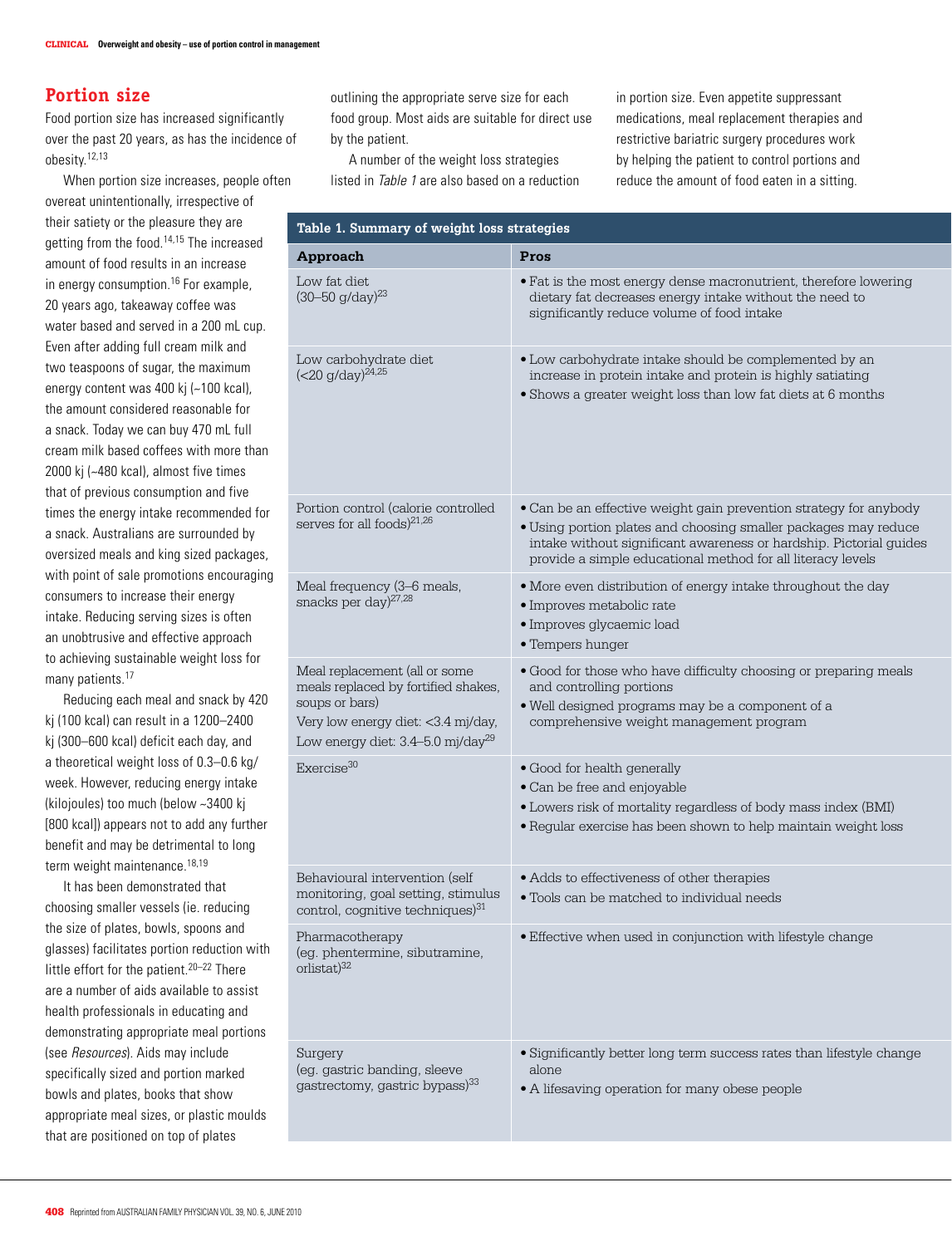# **Appetite reduction**

Appetite is controlled by a complex interaction of hormones. As weight loss occurs and/ or portion sizes of meals and snacks are decreased, hunger can increase. It is important for the patient to be informed that increased hunger is normal and is in fact desirable. If hunger becomes excessive or if the patient finds it is disrupting daily tasks, it is appropriate to apply strategies to help curb physical hunger.

Appetite reduction strategies may include:

- eating smaller meals every 2-3 hours
- increasing the amount of water drunk (as hunger and thirst are often confused)
- increasing the amount of fibre and lean

| What    | Do                                                                                                                                                            | <b>Specifics</b>                                                                                                                                                |
|---------|---------------------------------------------------------------------------------------------------------------------------------------------------------------|-----------------------------------------------------------------------------------------------------------------------------------------------------------------|
| Ask     | • Identify patients who are visibly<br>overweight or underweight<br>• Identify patients with, or at<br>risk of, conditions affected by<br>weight              | • Cardiovascular disease<br>$\bullet$ Diabetes<br>· Dyslipidaemia<br>• Hypertension<br>• Bone and joint disorder                                                |
| Assess  | • Conduct motivational<br>interviewing?                                                                                                                       | • BMI and waist circumference<br>· Dietary habits<br>$\bullet$ Level of exercise<br>· Blood pressure (in patients >18<br>years of age)<br>• Readiness to change |
| Advise  | • Provide patient with information<br>and resources<br>• Provide lifestyle prescription<br>Note: restrictive dieting should<br>not be recommended in children | • Nutritional quidelines<br>• Physical activity guidelines<br>· Discourage 'fad' diets                                                                          |
| Assist. | • Provide self help materials<br>• Develop eating and exercise<br>plans<br>• Prescribe pharmacotherapies if<br>needed                                         | • Set realistic goals $(1-4 \text{ kg loss per})$<br>month) and develop strategies to<br>achieve these goals                                                    |
| Arrange | $\bullet$ Referrals<br>• Schedule follow up visit for 2-3<br>months                                                                                           | • Dietician<br>• Exercise physiologist<br>· Psychologist (if disordered eating<br>or thinking is present)                                                       |

# **Table 3. Four simple portion control messages**

- Reduce portion size by choosing a smaller plate, bowl, glass and mug
- Reduce energy density at evening meals through nutritional balance
	- serve one-quarter plate of protein foods such as lean red meat, poultry, fish, egg, tofu or legumes
	- serve one-quarter plate of low GI carbohydrate foods including pumpkin, peas, corn, pasta, and basmati or doongara rice
	- serve one-half plate of low starch vegetables or salad such as alfalfa, asparagus, bamboo shoots, beans, bean sprouts, broccoli, brussels sprouts, cabbage, capsicum, carrots, cauliflower, celery, cucumber, eggplant, leek, lettuce, mushrooms, onions, radish, rocket, shallots, silverbeet, spinach, spring onion, squash, tomatoes, turnips or zucchini
- Buy smaller packs, Ideally, choose single serves of snack foods with around 420 ki (100 kcal) per serve, eg. 100 g yoghurts, 20 g nuts, 1 cup fruit or 20 g muesli bars
- Avoid drinks that contain sugar  $-$  choose water

## **Approach Pros Cons**

- • Often good fats in the diet are reduced as well as bad fats
- Sugar content and glycaemic index of diet may increase
- • Difficult to adhere to in the long term as it is very restrictive
- • Cuts out some of the core food groups increasing risk of nutritional deficiencies
- • Long term safety not established
- Not recommended in patients with osteoporosis, kidney disease or in patients with elevated low density lipoprotein cholesterol
- • Requires constant vigilance in the face of oversized packaging, dinnerware and utensils
- Requires education in appropriate portion sizes
- • Often difficult to remember to eat when not prompted by hunger
- • Can be challenging for those who are time poor
- • Additional opportunities to overeat
- • Some programs lack adequate follow up
- • May not improve long term dietary behaviours
- • Energy intake may be too low, slowing metabolism and provoking compensatory metabolic mechanisms
- • Has not been shown to be successful as a stand alone weight loss method
- • Over an hour of brisk walking per day is required to achieve a 2000 kj energy deficit, which may be impractical without dietary modification
- • Dietary modification needs to be ongoing to be effective
- $\bullet$  Needs to be combined with other therapies
- Medication needs to continue to keep weight off but no data on long term safety and effectiveness
- Expensive
- • Increased side effects
- • Invasive procedure
- • Increased nutritional risk
- Expensive
- • Only recommended for those with a BMI >40 or >35 with comorbidities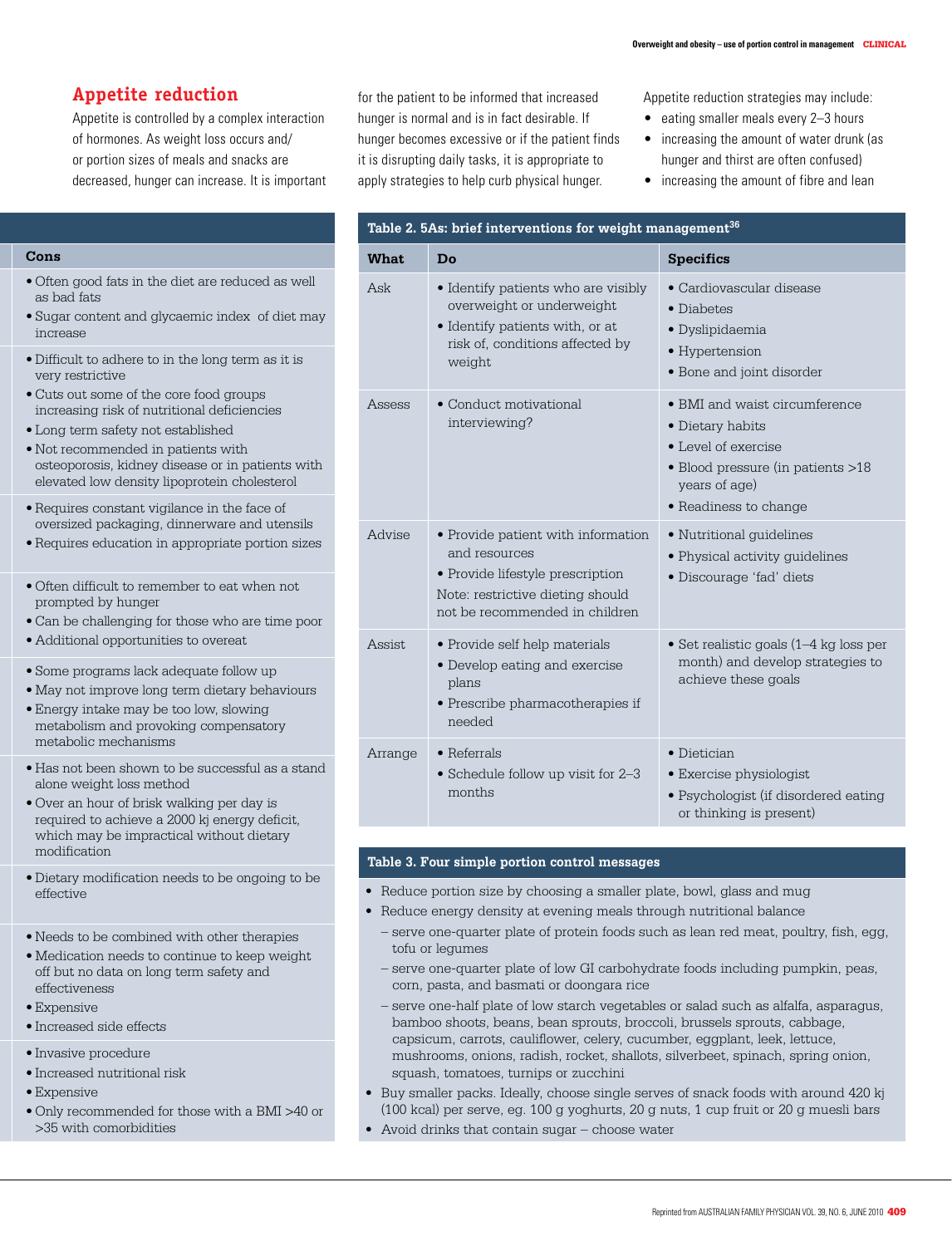protein in the diet, and

• checking that the major carbohydrate sources in the diet have a low glycaemic index (thus supplying a source of energy over a longer period and reducing fluctuations in both blood glucose and insulin concentrations).

Pharmacotherapy may assist with appetite control. A Cochrane review found that taking sibutramine resulted in weight loss 4.2 kg greater than the placebo.34 While appetite suppressant medications may assist with weight loss, they are more effective if lifestyle modifications are followed at the same time because they appear to be effective only while they are being taken  $-$  as soon as use is discontinued, weight gain occurs.34 Long term lifestyle changes and being consistent with these changes is the most effective way of managing weight.

# **Making a start: role of the GP**

General practitioners are critical in the identification and management of overweight or obese patients. Preliminary data from the Absolute Risk Trial indicates there is a significant association between receiving lifestyle advice from GPs and lifestyle modification, showing patients are highly likely to act upon advice from their GP.<sup>35</sup>

Successful interventions begin with identifying where patients need to make changes, and by developing appropriate interventions based on the patient's willingness to change. In general practice, there is often only time for a brief intervention. This can consist of five steps: ask, assess, advise, assist, and arrange (the 5As) (Table 2).<sup>36</sup> Advice on portion control, combined with practical advice, is simple and effective, can be implemented quickly and delivered easily in a GP consultation (Table 3).

A number of resources available online have been developed to assist GPs to talk to patients about body weight, nutrition and physical activity (see Resources).

# **Referral to other health professionals**

Sometimes weight loss requires a more comprehensive and in depth intervention. Referral to a dietician, exercise physiologist/ physiotherapist and/or psychologist may be warranted to help the patient overcome barriers to weight loss. The dietician is well placed to identify the factors that sobotage weight loss and to help people achieve the required reduction in intake, while maintaining nutritional adequacy and satiety.

# **Conclusion**

Controlling food portion size is an effective, simple, reliable and sustainable tool that can be used to bring about weight loss. General practitioners are well placed to deliver this message, and help implement the use of portion reduction.

## **Resources**

For patients:

- Portion Perfection Pack (pack includes: Portion Perfection picture book, plate and bowl), available to purchase at www.greatideas.net.au
- this=that: a life-size photo guide to food serves, available to purchase at www.foodtalk.com.au
- The TEMplate System: www.healthyweightforlife.com.au.

### For GPs:

- The Royal Australian College of General Practitioners. Guidelines for preventive activities in general practice ('red book'): www. racgp.org.au/guidelines/redbook
- The Royal Australian College of General Practitioners. Putting prevention into practice: guidelines for the implementation of prevention in the general practice setting ('green book'): www.racgp.org.au/guidelines/ greenbook
- The Royal Australian College of General Practitioners. SNAP: a population health guide to behavioural risk factors in general practice: www.racgp.org.au/guidelines/snap
- National Health and Medical Research Council. Obesity guidelines: www.health.gov. au/internet/main/publishing.nsf/Content/ obesityguidelines-index.htm
- The Australian Department of Health and Ageing. Lifescripts: www.health.gov.au/ internet/main/publishing.nsf/Content/healthpubhlth-strateg-lifescripts-index.htm.

# **Authors**

Amanda Clark AdvAPD, AdvAN, is Director, Great Ideas in Nutrition, Coolangatta, Queensland. amandaclark@greatideas.net.au Janet Franklin BMed, BSc(Hons), MNu, APD, PhD, is Senior Dietician, Metabolism and Obesity Services, Royal Prince Alfred Hospital, Camperdown, New South Wales

Iain Pratt APD, AN, AEP, is Manager, Cancer Council WA, West Perth, Western Australia

Melanie McGrice BSc(Hons), MNu, APD, is Director, Health Kick Nutrition & Dietetics, Melbourne, Victoria.

Conflict of interest: Amanda Clark is the creator of the Portion Perfection, which has been listed as a resource.

### **References**

- 1. Australian Bureau of Statistics (ABS). Overweight and obesity in adults. Canberra: Australian Bureau of Statistics, 2008.
- 2. Commonwealth Scientific Industrial Research Organisation. Preventative Health National Research Flagship, University of South Australia. 2007 Australian National Children's Nutrition and Physical Activity Survey – Main Findings. Canberra: Department of Health and Ageing; Australian Food and Grocery Council; Department of Agriculture, Fisheries and Forestry, 2008.
- 3. Australian Institute of Health and Welfare. Health Priority Areas. Available at www.aihw.gov.au/ nhpa/index.cfm [Accessed 14 August 2009].
- 4. Weiss ST. Obesity: insight into the origins of asthma. Nat Immunol 2005;6:537–9.
- 5. World Health Organization. What are the health consequences of being overweight? 2006. Available at www.who.int/features/qa/49/en/ index.html [Accessed 14 August 2009].
- 6. Access Economics. The growing cost of obesity in 2008: three years on. Canberra: Diabetes Australia, 2008.
- 7. Begg S, Vos T, Barker B, et al. The burden of disease and injury in Australia 2003. Canberra: AIHW, 2007.
- 8. Loos RJF, Rankinen T. Gene-diet interactions on body weight changes. J Am Diet Assoc 2005;105(Suppl 1):S29–34.
- 9. Dietitians Association of Australia. Best practice guidelines for the treatment of overweight and obesity in adults. Canberra: DAA, Acting on Obesity Working Party, 2005.
- 10. Wing RR, Hill JO. Successful weight loss maintenance. Ann Rev Nutr 2001;21:323–41.
- 11. Ross R. The challenge of obesity treatment: avoiding weight regain. CMAJ 2009;180:997–8.
- 12. Smiciklas-Wright H, Mitchell DC, Mickle SJ, et al. Foods commonly eaten in the United States, 1989–1991 and 1994–1996: are portion sizes changing? J Am Diet Assoc 2003;103:41–7.
- 13. Clark A. Portion perfection, a visual weight loss plan. Gold Coast: Great Ideas in Nutrition, 2008.
- 14. Diliberti N, Bordi PL, Conklin MT, et al. Increased portion size leads to increased energy intake in a restaurant meal. Obesity 2004;12:562–8.
- 15. Wansink B, Kim J. Bad popcorn in big buckets: portion size can influence intake as much as taste. J Nutr Educ Behav 2005;37:242–5.
- 16. Rolls BJ, Morris EL, Roe LS. Portion size of food affects energy intake in normal-weight and overweight men and women. Am J Clin Nutr